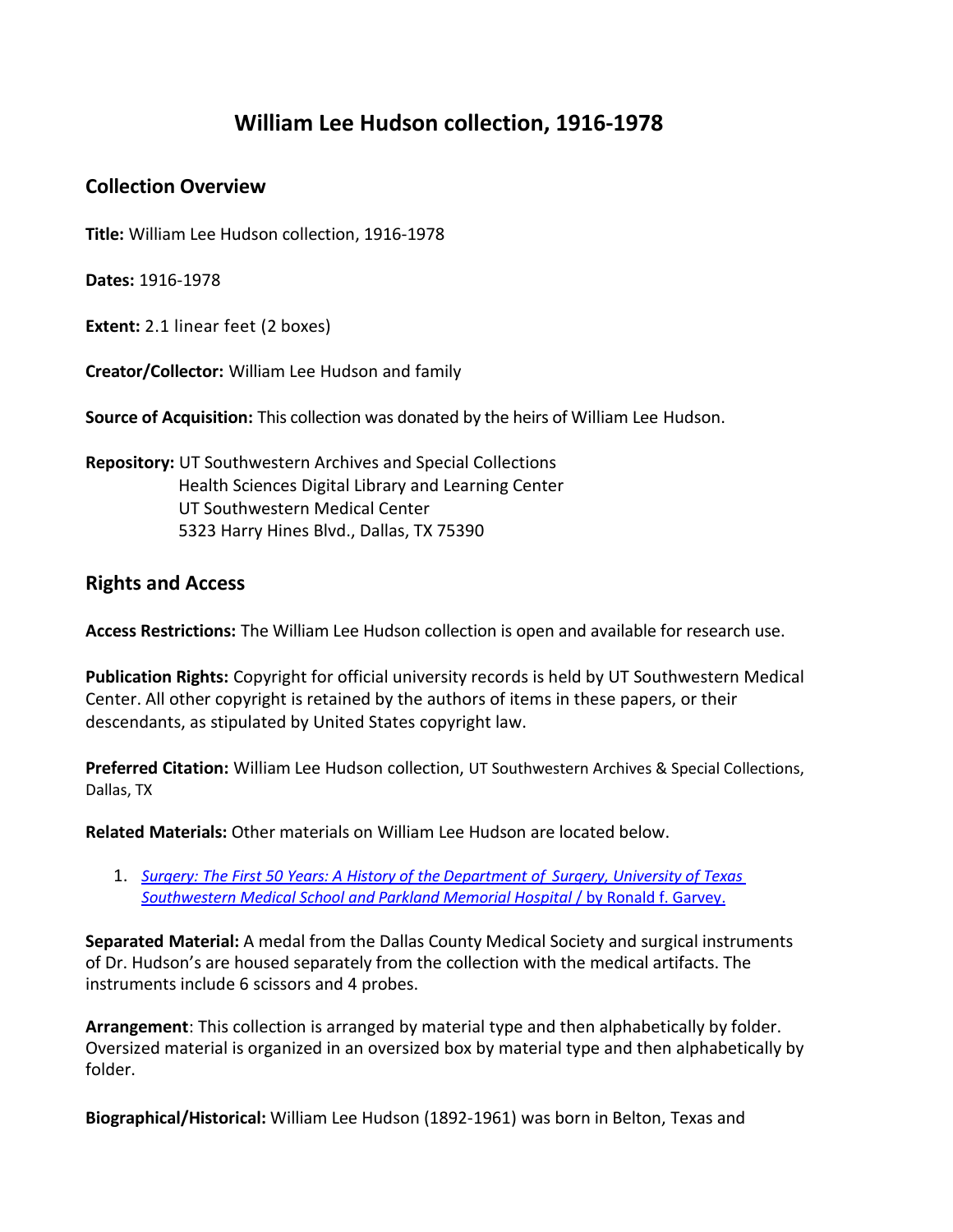received his M.D. degree at the University of Texas Medical Branch in Galveston in 1916. He was Chief of Surgery at Parkland Hospital from 1923 to 1949 and a Clinical Professor of Surgery in the early years of Southwestern Medical School. In 1973, the "Dr. Lee Hudson—Robert R. Penn Chair in Surgery" was endowed by his widow and sister-in-law at Southwestern Medical School. Also endowed was a "Hudson-Penn Prize in Surgery" for senior medical students. Dr. Hudson's portrait hangs in the Department of Surgery at UT Southwestern. An essay describing his life and work is found in the book *Surgery: The First 50 Years: A History of the Department of Surgery, University of Texas Southwestern Medical School and Parkland Memorial Hospital* by Ronald F. Garvey.

**Scope and Contents:** The collection consists of a variety of materials by, about or owned by William Lee Hudson from 1916-1978. Records include correspondence, news clippings, photographs, certificates, diplomas, licenses, and some records related to Dr. Hudson's membership in medical societies. The personal correspondence includes letters regarding Dr. Hudson's oil interests, insurance, and the hiring of Dr. Carl Moyer at Parkland.

## **Box and Folder List**

#### Box 1

|                 | Folder 1: Article: Dallas County Medical Society president, The Dallas Medical<br>Journal, 1938                                              |
|-----------------|----------------------------------------------------------------------------------------------------------------------------------------------|
|                 | Folder 2: Article: "Staphylococcus Infections of the Face and Lips," Texas State<br>Journal of Medicine, 1926                                |
|                 | Folder 3: Booklet: "A Mighty Fortress," Southwestern Medical Foundation, no<br>date                                                          |
|                 | Folder 4: Correspondence: Personal, 1943-1961, no date (gaps in years)                                                                       |
|                 | Folder 5: Correspondence: Southwestern Medical College and the Medical<br>Advisory Council, Dallas County Hospital district, 1923, 1945-1959 |
|                 | Folder 6: Correspondence: Southwestern Medical Foundation, 1954-1956                                                                         |
|                 | Folder 7: Correspondence: Texas Surgical Society membership, 1926                                                                            |
|                 | Folder 8: Correspondence, News Clippings: Memorial Gifts and Endowed Chair,<br>1961, 1973, 1978                                              |
|                 | Folder 9: Correspondence, Publications: Carl Moyer, 1951-1952, no date                                                                       |
|                 | Folder 10: Medal, Dallas County Medical Society, no date                                                                                     |
|                 | Folder 11: News Clippings, 1934-1948                                                                                                         |
|                 | Folder 12: News Clippings, 1934-1948                                                                                                         |
|                 | Folder 13: Obituaries, 1961-1962                                                                                                             |
|                 | Folder 14: Photographs, 1938, 1940, 1960                                                                                                     |
|                 | Folder 15: Program: "Honoring Bryce L. Twitty," 1939                                                                                         |
|                 | Folder 16: Program: Texas Surgical Society Meeting, 1941                                                                                     |
| Box 2: Oversize |                                                                                                                                              |
|                 | Folder 1: Appointment to Officer Reserve Corps, US Army, 1918                                                                                |
|                 | Folder 2: Certificate: Alpha Omega Alpha Honor Medical Society membership,<br>1950                                                           |
|                 | Folder 3: Diploma: Doctor of Medicine, University of Texas, 1916                                                                             |